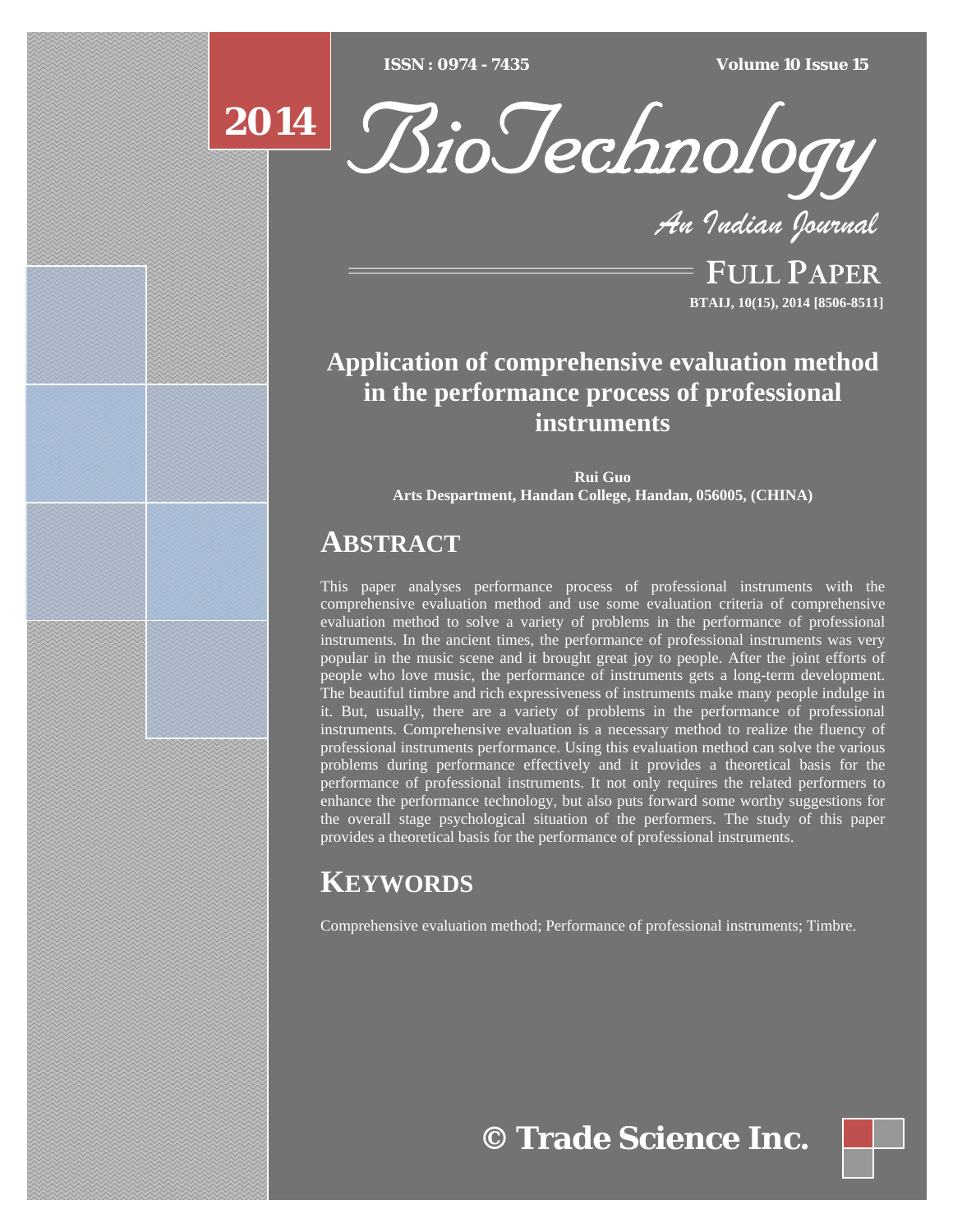### **INTRODUCTION**

 In the ancient times, the performance of professional instruments was very popular in the music scene and it brought great joy to people. After the joint efforts of people who love music, the performance of instruments gets a long-term development. Many performances of instruments are very popular with people. Moreover, a lot of artists use these instruments play out many famous songs. Its loud and sonorous voice exists in the hearts of the audience forever.

 With the improvement of people's living standards, everyone's musical literacy has increased and many people like different musical instruments. The beautiful timbre and rich expressiveness of instruments make many people indulge in it. But, usually, there are a variety of problems in the performance of professional instruments. For example, the viola, because it is big and heavy, so it may has problem in the performance process.

 In fact, many experts and scholars have studied the problems occurred in the performance process of professional instruments. This study also makes reference to the results of previous studies. Some of the points raised by them are meaningful absolutely. For example, Tang Wei analyzes the problem of intonation in the performance of violin and other problems. Also, she puts forward many solutions which are worth reference, such as more scale exercises**[1]**. Professor Li Zhenggen has been proposed some ways to overcome the performer's emotional state of tension and anxiety on stage. In reality, indeed, there are a lot of performers have the sense of fear and tension on the stage leading to performance failure**[2]**. In an article of Violin Technology, Professor Liu Hong describes the various issues on violin in detail, and also gives detailed solutions for the issues<sup>[3]</sup>. Wei jikang analyses the mistakes of many performers in the performance of professional instruments, such as the problem of intonation and other problems**[4]**. On the basis of previous studies, this paper analyzes the application of comprehensive evaluation method in the performance process of professional instruments hoping to provide the appropriate theoretical basis for our performance of professional instruments through this study.

### **SUMMARY OF THE COMPREHENSIVE EVALUATION METHOD**

 In fact, the comprehensive evaluation method is widely used in people's life. We may not know the name of this method, but there are indeed a lot of things that are using this standard to quantify. For example, in a variety of practical operation, we can make post-evaluation to the project of instruments performance by using the comprehensive evaluation method. Because this method needs to use multiple indexes, so the evaluation methods to project can be decomposed into the evaluation in the process of project construction, the evaluation in the process of project economic benefits, the evaluation to the social and economic influence of project, the evaluation of sustainability and the evaluation to decisive factor. We can choose different evaluation methods according to their different characteristics. Of course, this standard is not uniform, because the aesthetic of each audience is different, so it is normal to have some differences.

 So, in implementation process of the entire project, we assume that the evaluation to all aspects of the professional instruments performance is P1; the evaluation to all kinds of benefits of the entire performance project is P2; the evaluation to all kinds of influence of the entire performance project is P3; the evaluation to sustainability of the entire performance project is P4; the weight they shared respectively is  $\mu_1 - \mu_4$ . Then the computational method of the overall score of project's post evaluation P is:

Positive index 
$$
X = \frac{X - X_{\min}}{X_{\max} - X_{\min}}
$$
  $LLLLL$   $X_{\min} \le X \le X_{\max}$ 

 $\frac{X_{\max}}{X_{\max}} - \frac{X_{\min}}{X_{\min}} \leq X \leq X_{\max}$ Negative index  $X' = \frac{X_{\text{max}} - X}{X_{\text{max}} - X_{\text{min}}} L L L L L X_{\text{min}} \le X \le X$ 

moderate index 
$$
X' = \begin{cases} 1LLLLLLLLLLL & X = X & \& \\ \frac{|X - X & \& \\ \max(X_{\text{max}} - X & \& X & \& & \\ 0 & \text{MLLLLLLLLL} & X \leq X_{\text{min}} & \text{or} \\ X & \leq X_{\text{max}} & \end{cases}
$$

Among them,  $\mu_1 - \mu_4$  is the shares of the weight. The numerical values can be obtained by collecting views of experts and referring to some other people's opinions. Of course, this standard is not uniform, because the aesthetic of each audience is different, so it is normal to have some differences. However, the four evaluation contents in the one-level evaluation object are very important to the overall evaluation results. So we should pay much attention to them and quantify them, and use the analytic hierarchy process (AHP) to calculate them.

Because  $X_1 - X_4$  are the evaluation results of the decisive factors of the whole performance project and the decisive factors adopt the evaluation of 0/1, so this index has veto power and it has the biggest impact on the final results. Therefore, we need to be particularly careful in evaluation.

 As above, the method which evaluates many participating units by using several indexes at the same time is called multivariate comprehensive evaluation method, or is short for comprehensive evaluation methods. As we all know, its basic idea is to transform multiple indexes into an index reflected the comprehensive situation to evaluate such as the following TABLE 1.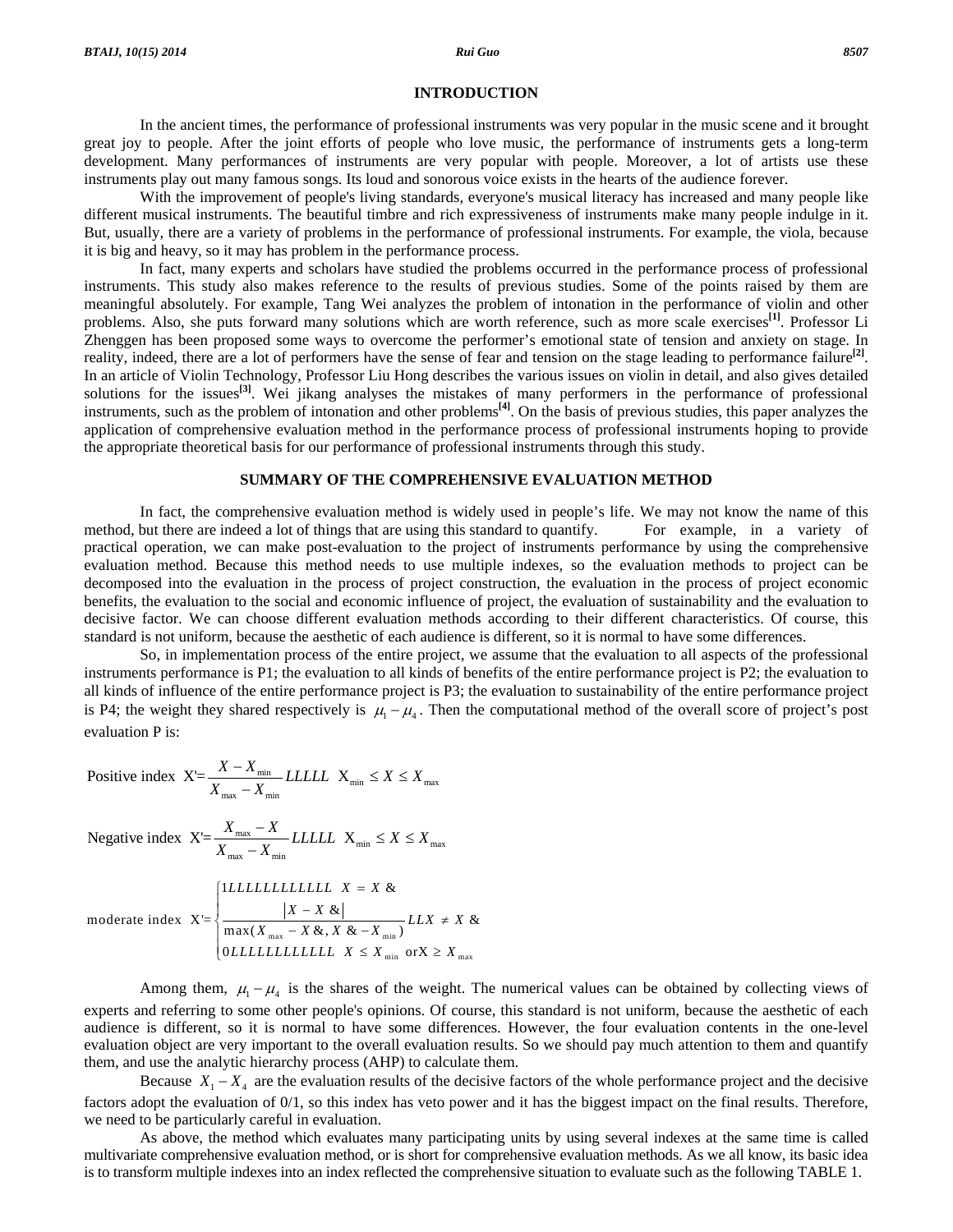| One point    | No activity can be evaluated                                       |  |  |
|--------------|--------------------------------------------------------------------|--|--|
| Two points   | There is no difference compared with other activities              |  |  |
| Three points | The activity is good, but not particularly outstanding             |  |  |
| Four points  | The activity is good and it has become part of the core technology |  |  |
| Five points  | The activity is very good, can become a benchmark model            |  |  |

### **TABLE 1 : Comprehensive evaluation index**

### **Definition of comprehensive evaluation method**

 The method which evaluates many participating units by using several indexes at the same time is called multivariate comprehensive evaluation method, or is short for comprehensive evaluation methods. As we all know, its basic idea is to transform multiple indexes into an index reflected the comprehensive situation to evaluate.

So the characteristics of comprehensive evaluation method are:

 (1) In the evaluation process, it does not complete each index sequentially. The order of different indexes may be arranged according to the importance. But, in the actual evaluation process, it finishes the evaluation of several indexes at the same time by some special methods. Maybe, it is arranged according to the order of time. This will produce some subtle differences with the rank according to the importance of the index mentioned above. For example, in the process of instruments performance, the evaluation to the entire result is not completed at one time, or perhaps it is not completed in accordance with the order on the table which is arranged in advance shown as TABLE 2.

### **TABLE 2 : The order on the table which is arranged in advance**

| order          | social evaluation index (quantitative and<br>qualitative indexes) | analysis of evaluation<br>$\bf{results}$                                                                                        | brief description (include measure,<br>compensation and cost)         |
|----------------|-------------------------------------------------------------------|---------------------------------------------------------------------------------------------------------------------------------|-----------------------------------------------------------------------|
| 1              |                                                                   |                                                                                                                                 |                                                                       |
| $\overline{c}$ |                                                                   |                                                                                                                                 |                                                                       |
| 3              |                                                                   |                                                                                                                                 |                                                                       |
| 4              |                                                                   |                                                                                                                                 |                                                                       |
|                |                                                                   |                                                                                                                                 |                                                                       |
| $\cdots$       | summary and evaluation                                            |                                                                                                                                 |                                                                       |
|                | data analysis.<br>System evaluation                               | data collection<br>↞<br>operated abnormal<br>statistical analysis<br>break through safety<br>index<br>preliminary<br>evaluation | collection of various<br>security information<br>identify information |

affect the

effectiveness of risk

ontrol measures

exist new hazard

risk management

consistent with the current risk control measure

nd SMS requirement

correction and

Prevention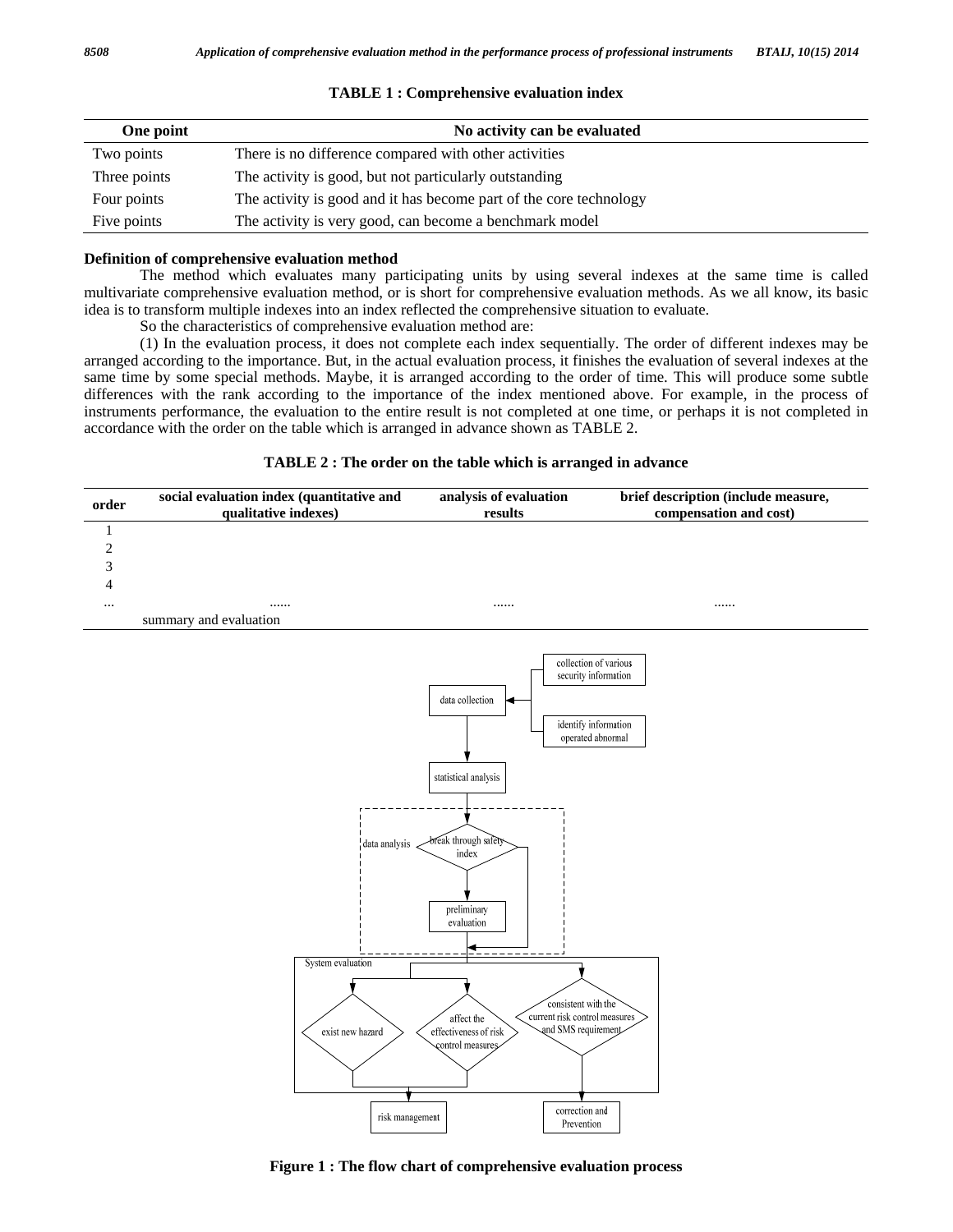(2) Here, you need to pay attention to is that we should weight according to the importance of indexes in the process of comprehensive evaluation. Some key work is the things that directly affect the progress of the project, such as the performers. But, if the work which has problem first is a key work, then whether the evaluation index is ranked in the front or rear, it will certainly have more or less influence on the subsequent work. Then you must take the appropriate adjustment measures to ensure the normal operation of the project. If the work which has deviation is not the key work, we need to determine the influence on subsequent work and the total duration according to the relationship between the deviation value with total float and free float. The flow chart of comprehensive evaluation process is shown as Figure 1.

 (3) In the comprehensive evaluation, the evaluation results are no longer the statistical indexes with specific meanings, but some ranks that express the comprehensive state of participating units with index or score. As the TABLE 3 below, such a method can be more convenient and direct to understand the specific situation of things. In contrast with other previous evaluation methods, this evaluation method can show statistics properties more intuitively. Appropriate people are more important to knowledge mining and intuitive information and this is a good way to make object attribute data "visualization" directly and visually. It can make the abstract problem specific.

| <b>Secondary index</b>                    | Third class index                            | <b>Better</b> | Good | General | Bad      | Worse    |
|-------------------------------------------|----------------------------------------------|---------------|------|---------|----------|----------|
| meet the demand of customer A12           | meet the content of the demand A121          | 6             | 3    |         | $\theta$ | 0        |
|                                           | meet the quality of the demand A122          | 2             | 4    | 4       | 0        | $\theta$ |
|                                           | service location A131                        | 3             | 4    | 3       | $\theta$ | $\theta$ |
| pay attention to customer value<br>A13    | development of customer relationship<br>A132 | $\theta$      | 3    | 6       | $\Omega$ | $\theta$ |
|                                           | image of reputation of enterprise A133       |               | 4    |         | $\theta$ | $\theta$ |
| service performance before service<br>A21 | information ability A212                     |               |      | 3       | $\theta$ | $\Omega$ |

### **TABLE 3 : The ranks that express the comprehensive state of participating units**

### **Steps of comprehensive evaluation method**

 Firstly, identify a series of comprehensive evaluation index system which is the foundation and basis of comprehensive evaluation. Only determining a series of comprehensive index, it can go on the operation of next step.

 Then, make further data collection. Data sources can be very wide, and make further measure of the same treatment for the index data of different measurement units.

 Then, gradually identify the weights of each index in the index system. So, many indexes can ensure the scientificity and universality of the evaluation.

 Summarize the index after processing, and work out the comprehensive evaluation index or the comprehensive evaluation score.

Order the participating units according to the evaluation index or score and make a conclusion.

### **Comprehensive evaluation methods and types**

Evaluation methods include principal component analysis, data envelopment analysis and fuzzy evaluation method.

 (1) Principal component analysis. Maybe this sounds very complex, but it is the method to evaluate several participating units by using several indexes. Also, it is a random vector. It only use the help of orthogonal transformation, and is transformed into the new random vector which is not related to component. Of course, this is not the end, then it regards the variance as a measure of the amount of information, and thus carry out dimension reduction to the new random vector. Finally, by constructing an appropriate value function, it can make a further system conversion.

 (2) Data envelopment analysis. Unlike other methods of analysis, this method can not only evaluate and rank the relative effectiveness of each decision unit of the same type, but also can make a further analysis to reasons for non DE efficient of each decision unit and improvement direction, thus providing important management decision information for the decision maker. Also, it may carry on the data analysis for different type of things, so as to make effective judgment.

 (3) Fuzzy evaluation method. It can not only evaluate and rank the evaluation object according to the size of comprehensive score, but also assess the grade of object based on the value of fuzzy evaluation set and according to the maximum membership degree principle. It plays a very important role in evaluation.

### **OVERVIEW OF PROFESSIONAL INSTRUMENTS PERFORMANCE**

 Now, for our fast-paced life, we can listen to the pure and sweet piano in the irritability of work. The beautiful melody may sweep the unease of work away. Especially in the sleepy afternoon, listening to quiet music, it is like a dancing butterfly rising and dancing in a happy mood in the air, also like A tinkling fountain flowing in the mountains. Sometimes, it is like bright stars flashing in the night sky. So, do you pay attention to the performance of professional instruments? With the improvement of people's living standards, everyone's musical literacy has increased and many people like different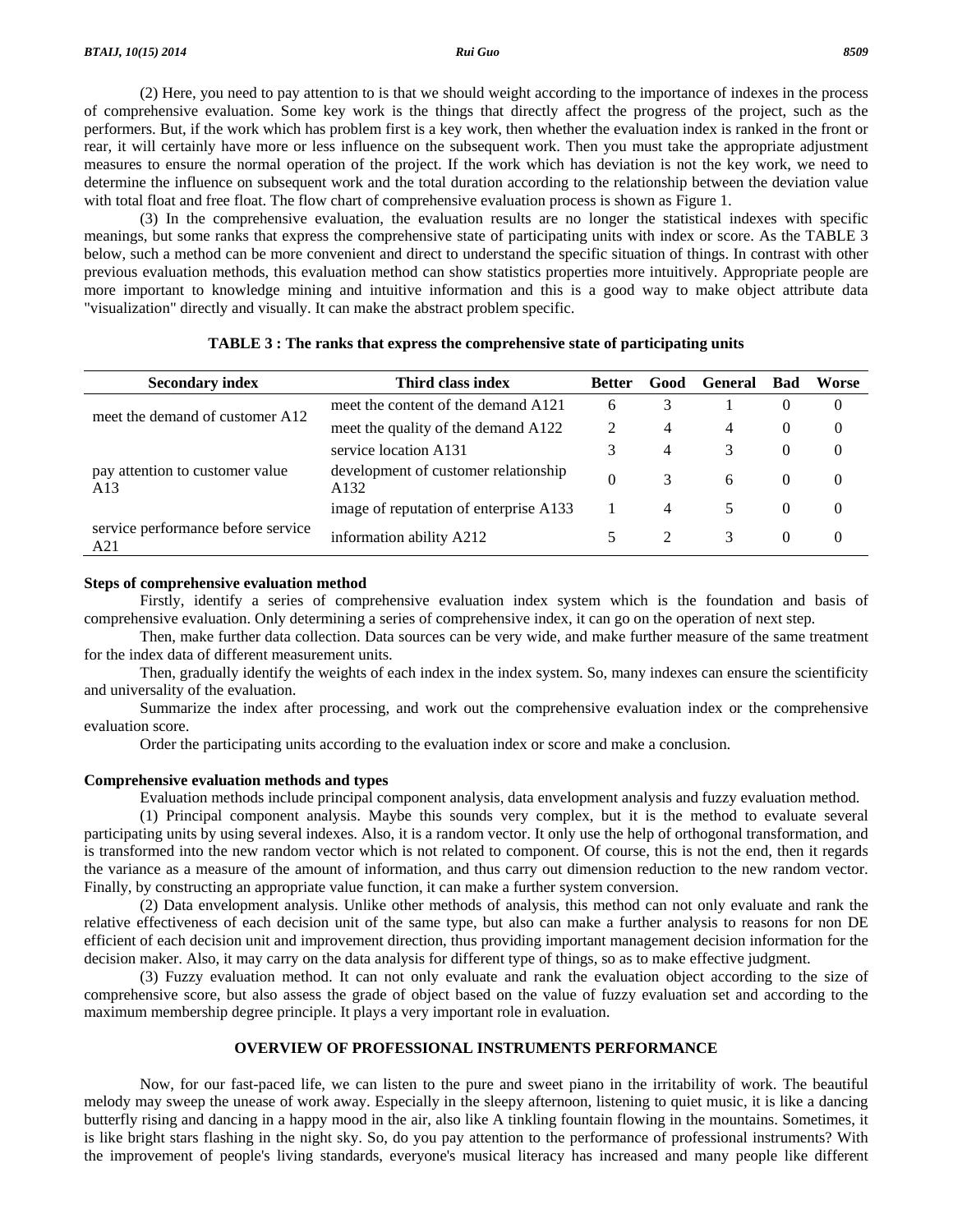musical instruments. The beautiful timbre and rich expressiveness of instruments make many people indulge in it. But, usually, there are a variety of problems in the performance of professional instruments.

### **The problems in the performance of professional instruments**

 Compared with the Western musical instruments, playing Chinese traditional musical instruments are more difficult than others and the playing technique is more complex. In the modern society, many people are interested in playing professional musical instruments, but some people will meet some problems when playing them. Such as some people perform very well in the peacetime training, but once they make actual performance on the stage, owing to the eager to show themselves, they have relatively large pressure. When the pressure coming from the playing skills and performance aspects become too large, it will arise the "too nervous" phenomenon. For some people, the specific performance are: their physical body movements become incoordination; they may also arise the situation of breathing hard and having stress; some performers even pronounce difficult or impossible to make sound at the beginning of playing; performance motor function become less coordinated; the psychological burden is too heavy and so on. These performances make great influence on the performance of pipe instruments, and it is difficult to show their superb skills. Many people wonder why they appear this kind of phenomenon. The fundamental reasons for this phenomenon are their psychological condition defects. It means that their psychological quality is not good. In many cases in the real world, the relevant performers who playing a musical instrument in the performance process, whether in physical or psychological, are easy to form some obstacles. They are lack of excitement or over excitation when making performance and lead to playing disorders. And, compared with the usual practice, the relevant performers have higher expectation on the performance effect. This is also the root cause of the insufficient or excessive excitement. Because of the existence of these problems, therefore, to study and grasp musical instruments has a very important significance for instrumentalists. In the art of instrument performance, the performers grasp their own psychological activities through holding the various conditions such as lighting and audience, so as to obtain better stage effect and let the audience get the visual and auditory feast. We believe that all of these are essential for any performers.

 We all know that there is no problem if the muscles maintain continuous tense for a short period of time, but if the corresponding tension time beyond certain limit, then you will lose the corresponding normal regulatory function. This is very normal. However, in this situation, the body usually will have feeling of numbness, then it will arise a certain difficulty for playing, particularly easy to make incorrect syllable. Although in medicine, it is just a self protective means from the bottom of body and it is benefit for people, it make against the performance. Like all things, if you only consume power needlessly, then it will hinder the play of free. Correspondingly, only in the relaxed state, the performer could play a normal level and achieve good performance effects. That is to say, when each action or each posture is completed by the way of the most effort, most specific and most comfortable, the body in a relaxed state, that is a good using state. Good use of body means that the body should maintain the right balance, because only in equilibrium, all the senses will feel joyful. Similarly, only when the performer conveys a feeling which make people feel effortless, people will have the feeling of joy.

 Moderation is the best for all things. In the actual situation, there are a lot of performers feel nervous and fear before they go to the stage, so as to lead to errors. So in this condition, the related energy of human body will be started up well, which make the body feel comfortable, and can be put into full use at any time, without any restrictions on consciousness. Therefore, in the performance process of instruments, it is necessary to allow the body to maintain an appropriate tension. But if the body appears excessive nervous, the energy which could be used in performance will lost, and the playing action will be sluggish; if too relaxed, the music which is expressed will lack vigor and color, or even the whole music will slump down. Therefore, there will certainly not appear the wonderful music like the butterfly rising and dancing in a happy mood in the air.

 So you can say that, in the whole performance process of instruments, fundamentally, it is the control process of stage time, stage motivation and music emotion. If you can grasp the stage time and emotion well, you can drive the audience's emotions effectively, so as to achieve a better resonance effect. In fact, the performance process of instruments is actually the process of performer's psychological activity.

### **Solution to the problem in the performance of professional instrument**

 For this situation, comprehensive evaluation method can evaluate project effectively. We can make post-evaluation for the project of instruments performance by using the comprehensive evaluation method. Because this method needs to use multiple indexes, so the evaluation methods to project can be decomposed into the evaluation in the process of project construction, the evaluation in the process of project economic benefits, the evaluation to the social and economic influence of project, the evaluation of sustainability and the evaluation to decisive factor. We can use different evaluation methods according to their different characteristics. Of course, this standard is not uniform, because the aesthetic of each audience is different, so it is normal to have some differences.

### **CONCLUSION**

 This paper uses the comprehensive evaluation method to analyze problems appeared in the process of professional instruments performance. Of course, firstly, it introduces the related concepts of comprehensive evaluation method. The method which evaluates many participating units by using several indexes at the same time is called multivariate